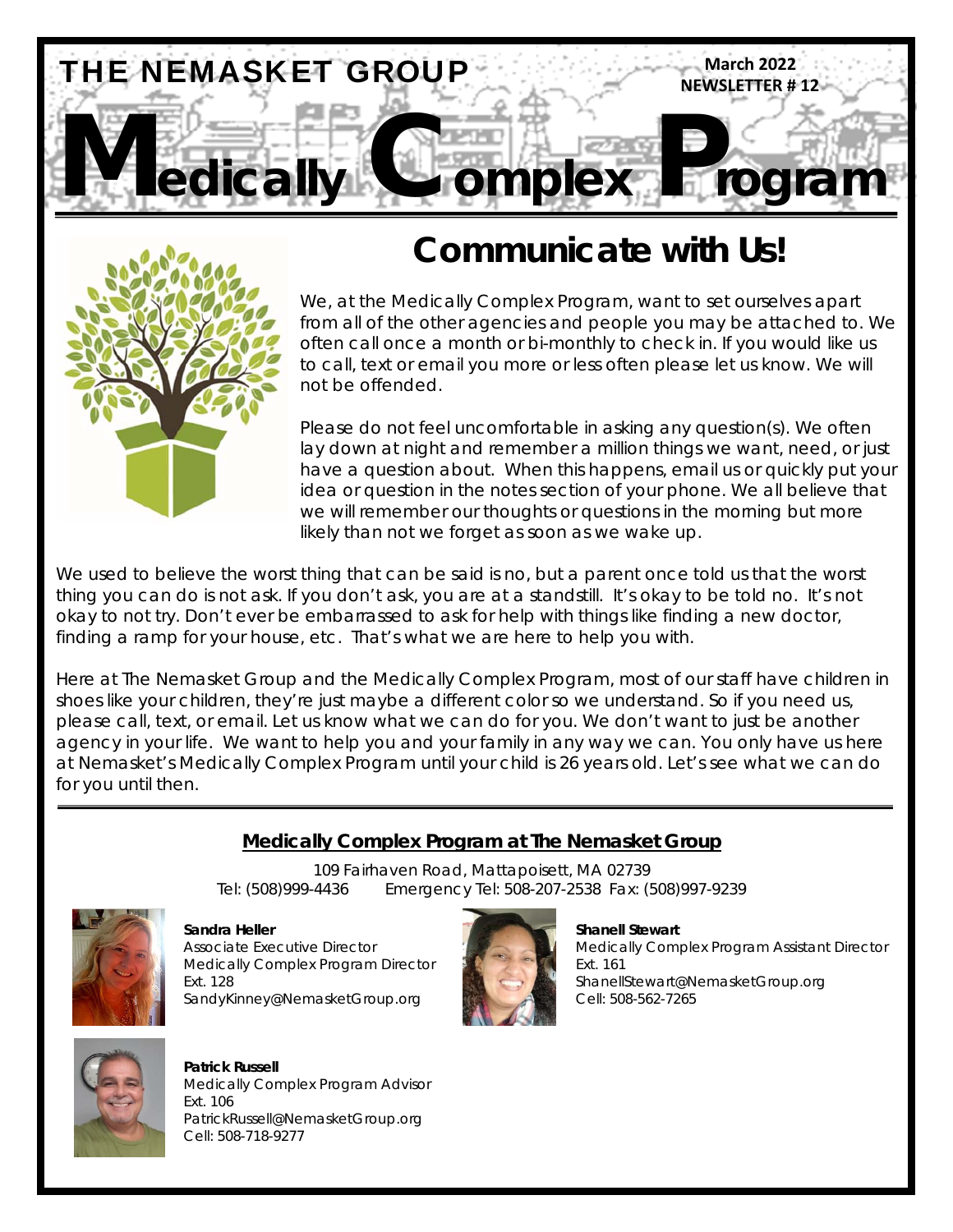# **The Importance of Socially Valued Roles**

People are much more likely to experience the good things in life if they hold a social valued roles than if they do not. There exists a high degree of consensus about what the goods things in life are. Not to mention only a few major examples, they include being accorded dignity, respect, acceptance; a sense of belonging; an education, and the development of ones capacities; a voice in the affairs of one's community and society; opportunities to participate; a decent material of standard living; an at least normative place to live; and opportunities for work and self-support.

There are people and or groups that are at value risk or already devalued in and by their society or some of its subsystems. In North America, it has been estimated that from one-fourth to one-third of the population exists in a devalued state because of impairment, age, poverty or other characteristics that are devalued in society. Devalued individuals, groups or classes are far more likely to be treated badly, and to be subjected to a systematic --- and possibly life-long --- patterns of such negative experiences.

# **Victoria's Secret features its first model with Down syndrome**



Sofía Jirau is the first Victoria's Secret model with Down syndrome. Jirau is part of a new line that launched Thursday featuring a myriad of women from different backgrounds, the company said.

Sofía Jirau is making history as Victoria's Secret's first model with Down syndrome. She joins 17 other women in the company's newest campaign. Jirau, who is also Latina, is part of the Love Cloud collection, which features women described by the company as being from a "myriad of backgrounds." Other models include Celilo Miles, a wildland firefighter for the Nez Perce Tribe, Jailyn Matthews, a fitness trainer, and Hailey Bieber.

#### **Victoria's Secret Laid Bare**

"One day I dreamed of it, I worked on it and today it is a dream come true. I can finally tell you my big secret," the Puerto Rican model posted on her Instagram page in Spanish. "I am the first Victoria's Secret model with Down syndrome!"

The Love Cloud collection launches Thursday and commits to "sophisticated comfort," the company said. "Love Cloud Collection is a major moment in the brand's evolution," said Raúl Martinez, Victoria's Secret's head creative director. "From the cast of incredible women that bring the collection to life, to the incredible inclusive spirit on set, this campaign is an important part of the new Victoria's Secret standard we are creating."



**A Cast With Down Syndrome Brings Fresh Reality To Reality TV**  Jirau made her debut at New York Fashion Week in February 2020, according to her website.

"I am proud as one of the few models with Down syndrome who has managed to participate in the important fashion event," she wrote.

In addition to modeling in the U.S., she says she is also "focused on conquering the runways" in Europe this year.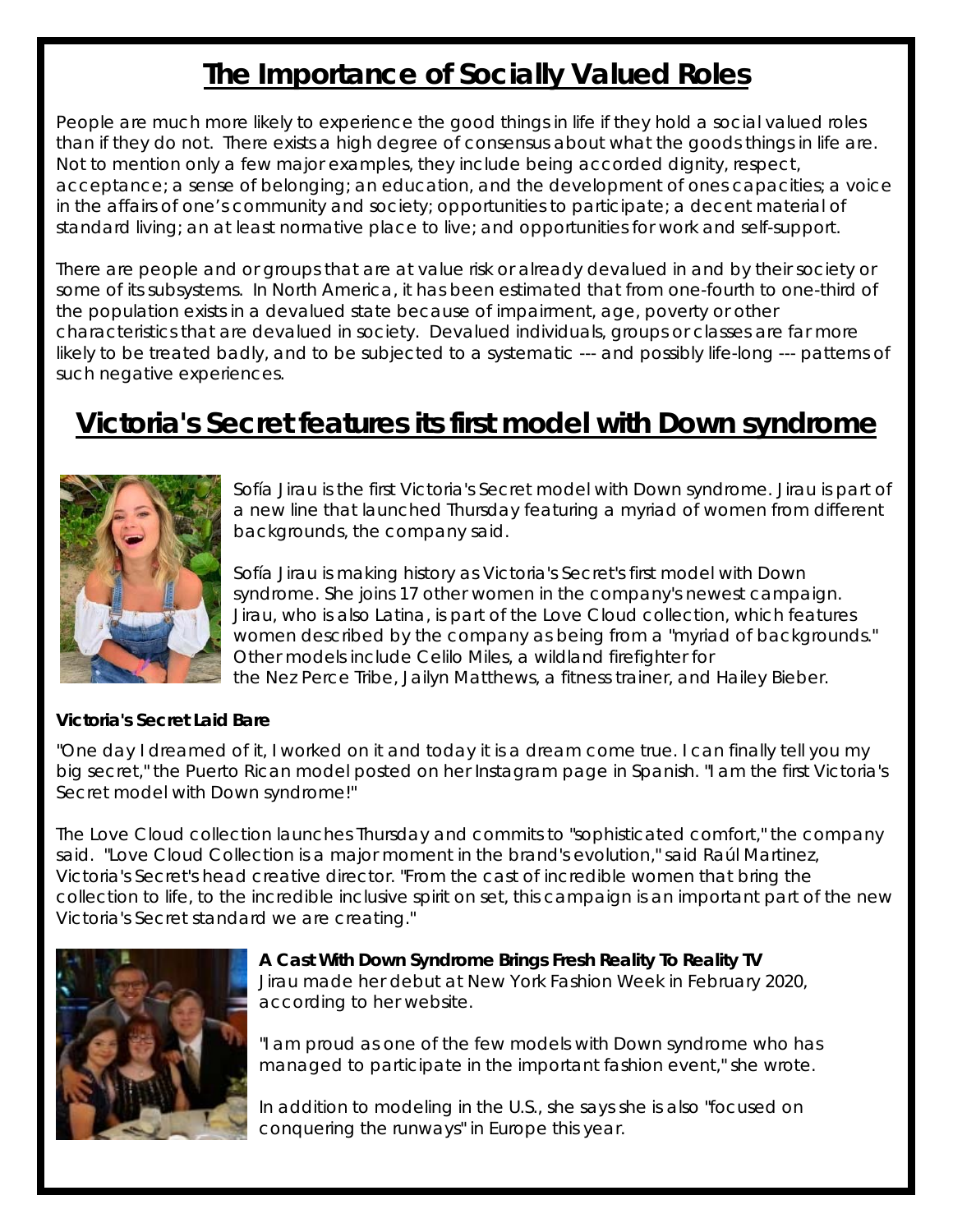# **Massachusetts Child Psychiatry Access Program**

# For Autism Spectrum Disorders and Intellectual Disabilities

## *Welcome to MCPAP for Autism Spectrum Disorders and Intellectual Disabilities (ASD-ID)*



MCPAP for ASD-ID offers support and consultation to Emergency Services Program/Mobile Crisis Intervention (ESP/MCI) providers working with youth and young adults with ASD or ID who are having a behavioral health crisis.

**Hours of Operation** MCPAP for ASD-ID is available **seven days a week**, including holidays, from **11 a.m. to 7 p.m**.

#### **MCPAP for ASD-ID provides:**

- Free, on-demand consultations to ESP/MCI providers, regardless of an individual's insurance status
- Support around emergency services for children and young adults up to age 26 with ASD-ID who are in behavioral health crisis
- An initial consultation with a licensed applied behavior analyst (ABA) and follow-up consultation with physicians with ASD expertise, when needed
- Follow-up support for seven days after initial consultation

#### **Why was this program developed?**

Youth and young adults with ASD or ID who are in behavioral health crisis often seek care in the emergency room rather than a community-based alternative. They sometimes face longer waits for placements than others without ASD or ID or barriers accessing appropriate behavioral health services.

MCPAP for ASD-ID is here to support ESP/MCI clinicians working with youth and young adults with ASD-ID to meet their needs. MCPAP for ASD-ID's aim it to increase the expertise of ESP/MCI clinicians working with co-occurring BH conditions and ASD and/or ID

Click here to view frequently asked questions about MCPAP for ASD-ID. Click here for a brief flyer describing MCPAP for ASD-ID and how to access its services. Click here for a checklist of information MCI clinicians should gather, if possible, before calling for a consultation.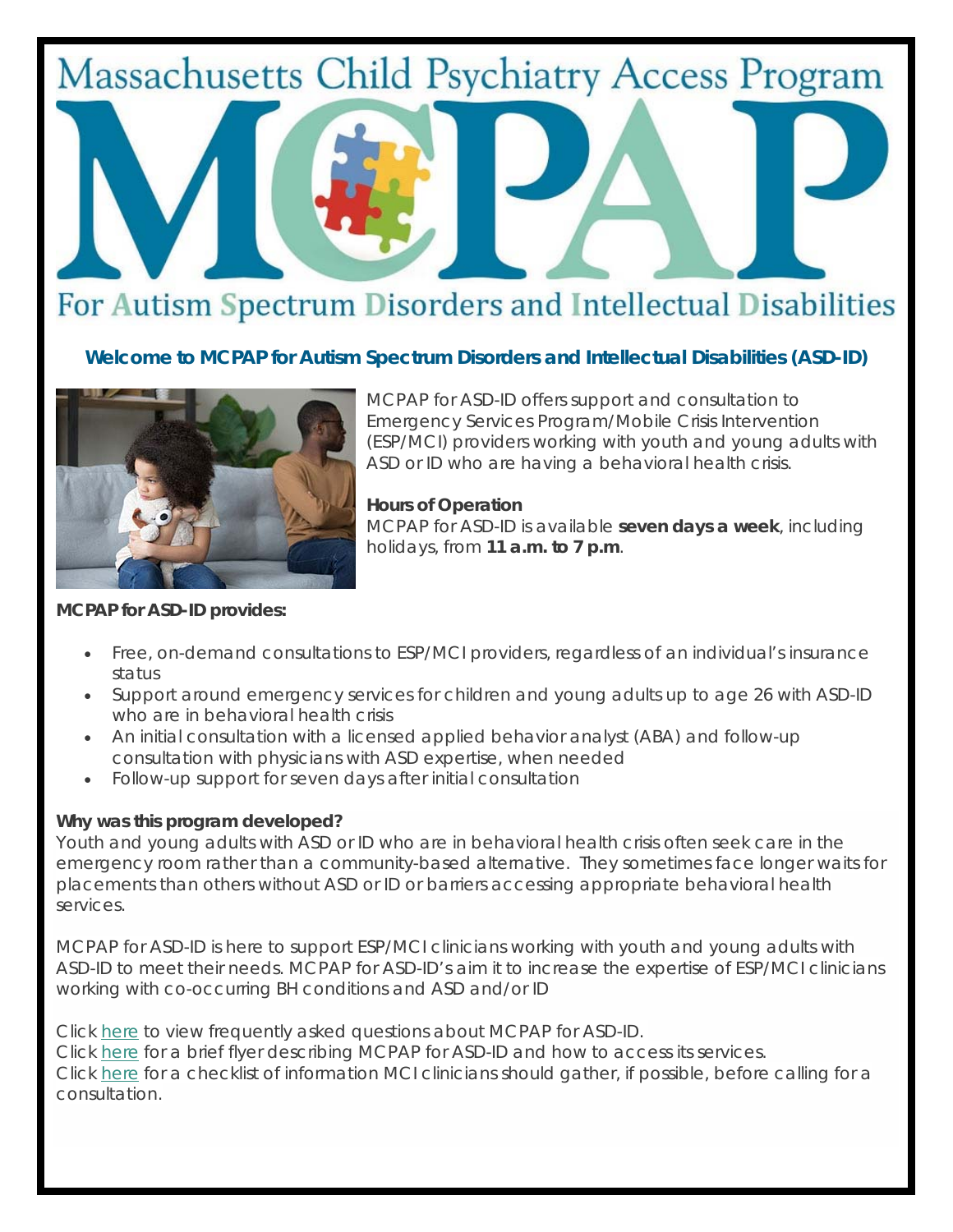# **The Transition Years: A Mini Series**

# **DDS 101 Training**

This free workshop will provide need to know information about the Department of Developmental Services as the transition from high school to life after high school approaches.

**You will learn about:** 

- **ELIGIBILITY:** How do I become eligible for DDS Services?
- **AREA OFFICE:** What is the role of the DDS Area office?
- **FAMILY SUPPORT:** What can Family Support provide to my family, and what are the limitations?
- **SELF DIRECTION:** What are Self-Directed Services and how do they differ from Traditional Services?
- **AUTISM SERVICES:** What support is available to my family member with autism, and how do we access it?

**When:** Monday, March 14th, 6:00 p.m. – 7:30 p.m. **Where:** Virtually via WEBEX **Follow this Link to Register**: https://conta.cc/33j29l4

# **In Our Words: Navigating the Transition Years**

This free presentation will introduce you to 3 women who currently receive supports from DDS. They will discuss their experiences navigating their transition years, relationships, and Agency with Choice.

> **When:** Monday, March 21st, 6:00 p.m. – 7:30 p.m. **Where:** Virtually via WEBEX **Follow this Link to Register**: https://conta.cc/3gNB9xe



**Saturday March 19, 2022 at 8AM** 

**Registration is now open!** 

**Register: FCSN.org/VOC**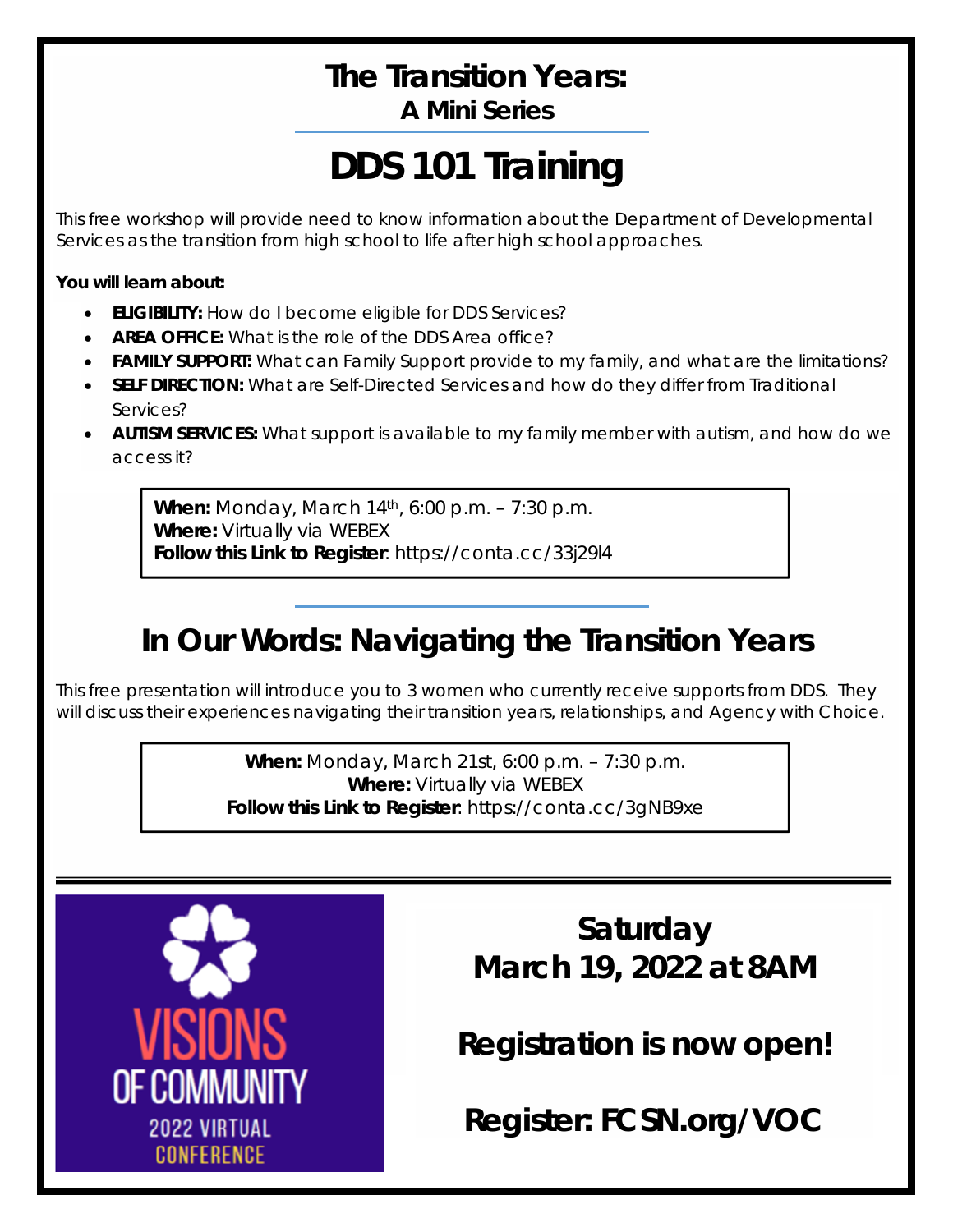# **Planning for Parents of Children who are Differently-Abled or have a Disability**



**Webinar** 

**March 2nd, 2022** 

**With Riverside Community Care of Dedham, MA.** 

A *Different Hand to Play – Planning for Parents of Children who are Differently-Abled or have a Disability*. This workshop is a high-level overview of the concerns for most families, whether you are just getting started or your child is at or reaching adulthood.

This presentation is mean to be a resource guide to help you and your child navigate the steps ahead; for now and in the future.

#### **Some of the topics:**

- Government Benefits These are a safety net for your adult child, but are they enough? What can you do to make sure that these benefits will continue to provide for your child even after you are gone.
- Supplemental Needs Trusts & ABLE (529A) Accounts What are the different types of special needs trusts? What is an ABLE account? Should I consider having either one of these or both of them?
- Guardianship Choosing the right guardian for your minor child is important, but making the decision as to whether or not you are going to continue in that is critical.

**To register or for more information visit** https://event.webinarjam.com/register/25/vg3vnavv or contact 781.329.0909

## **Guardianship & Other Legal Concerns**



#### **Webinar**

**March 9th, 2021** 

**With the Epilepsy Foundation New England.** Planning for Parents of Children who are Differently-Abled or have a Disability. A high-level overview of the concerns for most families, whether you are just getting started or your child is at or reaching adulthood.

Every child is unique and every family's path may be different, but ultimately everyone is on the same journey. This presentation is mean to be a resource guide to help you and your child navigate the steps ahead; for now and in the future.

#### **Some of the topics they will cover:**

- Documents every family should consider -What are basic documents that every family should have? When should you begin preparing a Letter of Intent for your child? Do I need a supplemental needs trust?
- Guardianship or Conservator -What is the difference? Can I be both for my child? What if I can no longer perform the duties of being a Guardian?
- Timeline -COVID has added more and more complications to all of our lives, and making the decision about when to begin the process or decision for your soon-to-be adult child is no different. At what age should you start the process? What are the details involve

**To RSVP or for more information visit** https://epilepsynewengland.org/events and scroll down to your desired event, or contact 617-506-6041 or info@epilepsynewengland.org.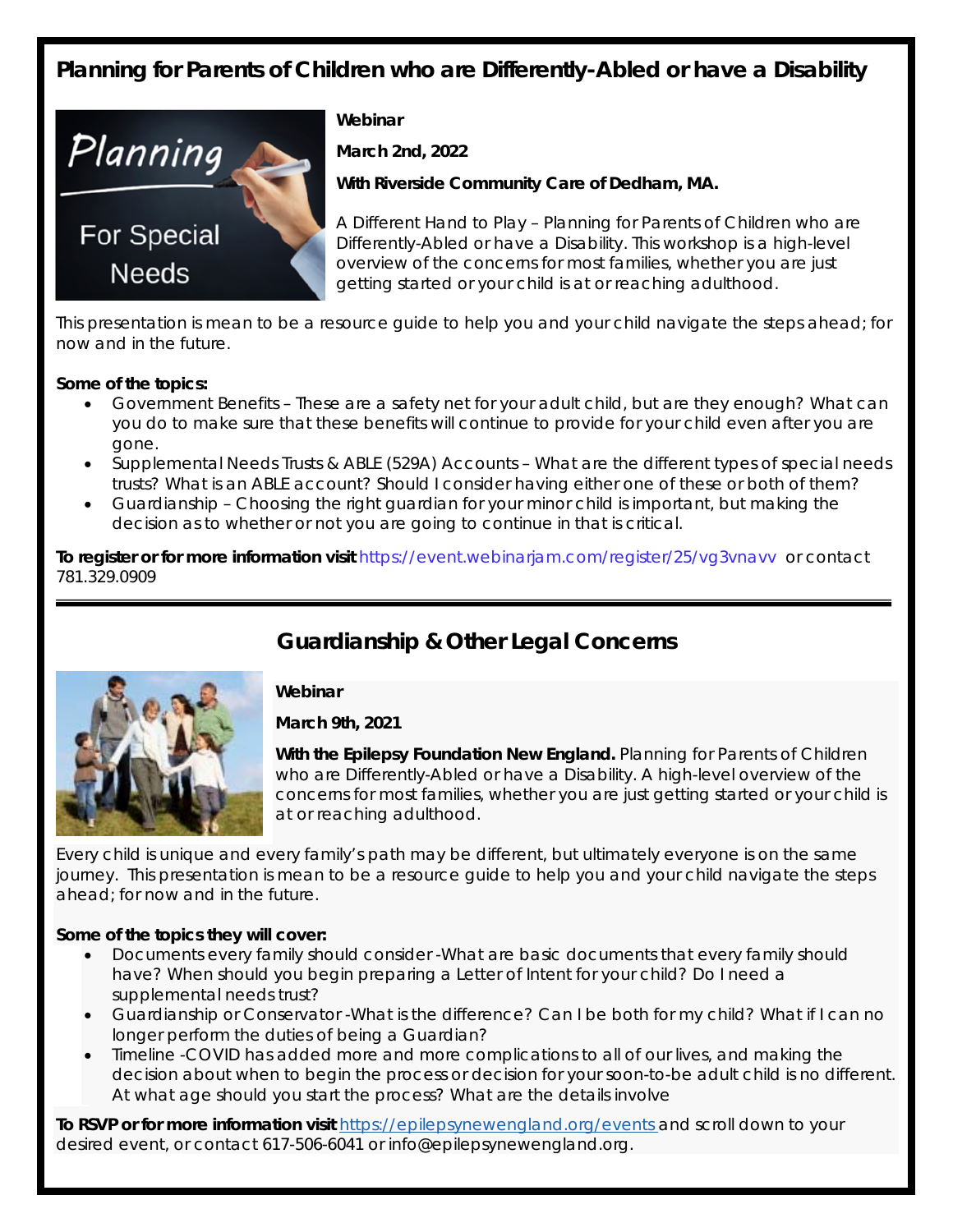# **Improving Parent Participation in the IEP Process**



**Webinar Rebroadcast (not a live event)** 

**March 15th, 2022** 

**With the Special Needs Advocacy Network in Massachusetts.** Improving Parent Participation in the IEP Process with Michael Gregory, J.D., M.A.T.

**Program Agenda –** Parents are essential team members, but often do not feel empowered during team meetings.

While advocates know how to get thing done for students, they can also play a role in empowering parents to get things done for their children.

Parents and advocates can promote effective parent participation in the IEP process.

All special education professionals – advocates, attorneys, educators, related professionals, parents, neuropsychologists – can find this this focus valuable.

In particular, looking at the IEP process through a "trauma lens" can help us understand ways in which the process can be made more safe, supportive, and effective for all parents.

#### **Some things you will learn:**

- Importance of parent participation in the IEP laws, regulations, and guidance
- How Advocates can support parent participation
- What parents can and should document at home and/or share with school with or without remote learning
- How a "trauma lens" can help us understand how to make the IEP process more safe, supportive, and effective for all parents

#### **About the Presenter**

Michael Gregory is Clinical Professor of Law at Harvard Law School and a Member of the Faculty at the Harvard Graduate School of Education. He teaches and practices law as part of the Trauma and Learning Policy Initiative (TLPI), where he is Managing Attorney.

- At Harvard Law School, Gregory is the Director of TLPI's Education Law Clinic, where law students both represent families of traumatized students in the special education system and learn and practice the skills of legislative lawyering to advance TLPI's public policy agenda for trauma-sensitive schools.
- Gregory was appointed by Governor Deval Patrick to serve on the Massachusetts Families and Children Requiring Assistance Advisory Board, and he is the co-founder of the Massachusetts Legal Services Learning Community for Special Education, a statewide coalition of attorneys and advocates.
- Gregory is co-author of TLPI's *Helping Traumatized Children Learn, Volumes 1 and 2* and has also published in the area of special education law.

#### **Fees apply, registration is required to**

 https://events.r20.constantcontact.com/register/eventReg?oeidk=a07ej0louygd2a36cfa&oseq=&c= &ch= or contact Elaine Rabbit, programming@spanmass.org, Special Needs Advocacy Network, Inc., (508) 655-7999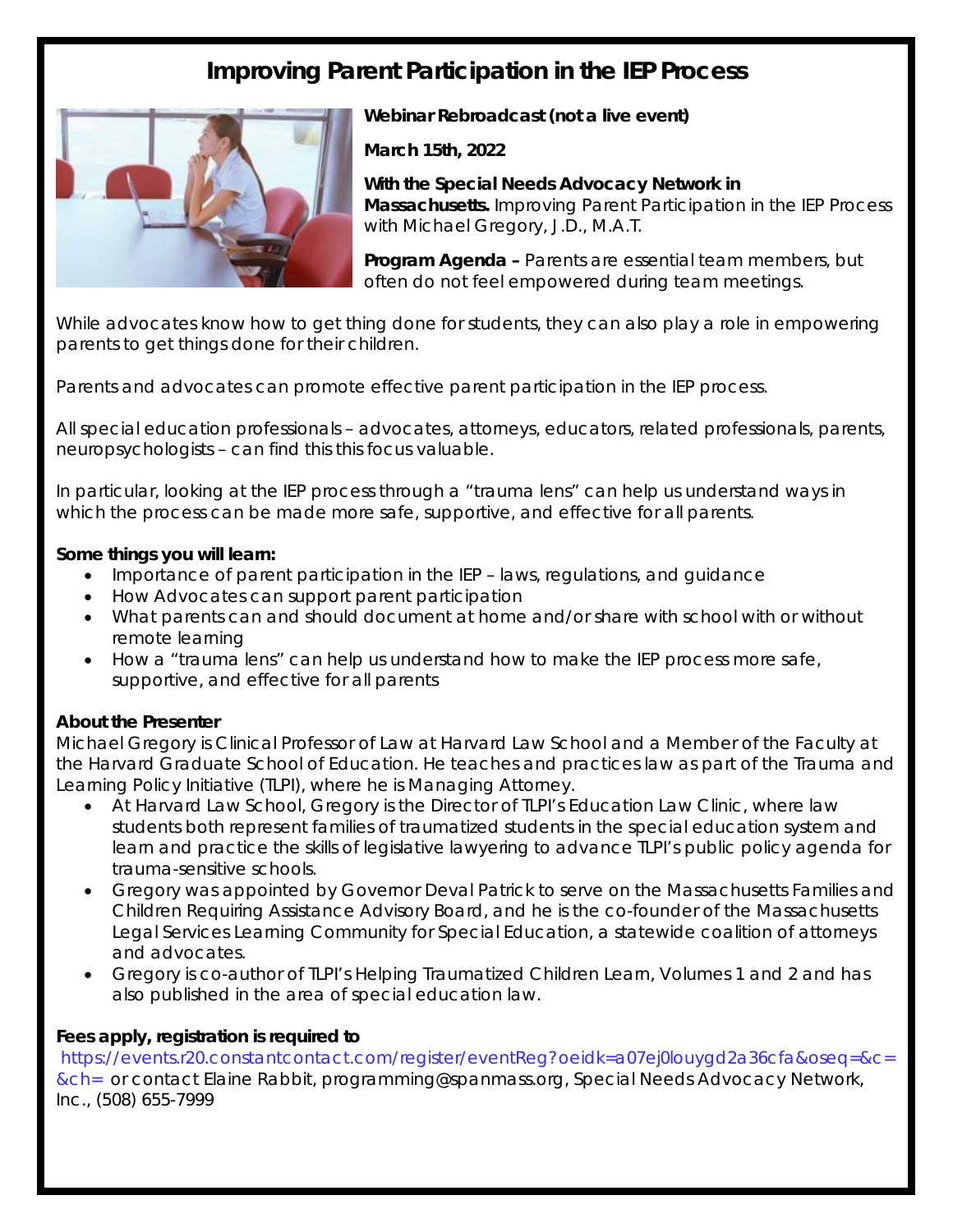# **Thinking About Housing "Housing 101"**



#### **Webinar**

**March 15th, 2022** 

**with the Autism Alliance / Advocates, of Natick, MA. Free.** 

The Autism Housing Pathway's "Housing 101" introduces families to the range of public funds available to pay for housing and supportive services – including for those without DDS supports.

- $\triangleright$  Some examples are given of how these can be combined with private funds to create housing.
- $\triangleright$  Living with a relative in the country? Living with friends in the city?
- $\triangleright$  What is your dream for them? A safe place? Living with a sibling? A long term option?

#### **This workshop is for those families beginning the process. Topics include**:

- public funds available to pay for housing
- level of support needed
- living skills development
- assessment of personal resources
- housing models
- person-centered planning
- state care support options (including non-DDS)
- $\triangleright$  The discussions will cover the crucial process of combining available public funds with realistic family assets to create the best potential for housing options.
- $\triangleright$  Although this is a basic workshop, it highlights all of the important steps to any plan in process, and will be useful even for those already on the Section 8 waiting list.
- $\triangleright$  You may attend the workshop without scheduling an individual consultation.
- $\triangleright$  Speaker Catherine Boyle, president of Autism Housing Pathways, will be the presenter.
- $\triangleright$  Parents, individuals with special housing needs, and professional can attend this workshop to help answer questions about a loved one's home of the future, long-term living options and more.

**Registration is required to** www.autismalliance.org/events/virtual-workshop-thinking-about-housing-cathyboyle?blm\_aid=33352#overlay-context=events/virtual-workshop-applying-housing-cathy-boyle

**Please submit requests for accommodations,** including ASL interpreters by 3/1/2022 to AutismAlliance@advocates.org or (508) 652-9900.

## **Brain Injury Conference for Massachusetts' Families**



Support - Prevention - Education - Advocacy

#### **Virtual Event, March 30th & 31st, 2022**.

The Brain Injury Association of Massachusetts (BIA-MA) Conference is for brain injury survivors, caregivers, families and professionals to gather and discuss the challenges faced by the brain injury community.

2022 Topics and Speakers: TBA.

**For more information visit the** BIA-MIA Brain Injury Conference page or contact BIA-MA at 508-475-0032 or email education@biama.org